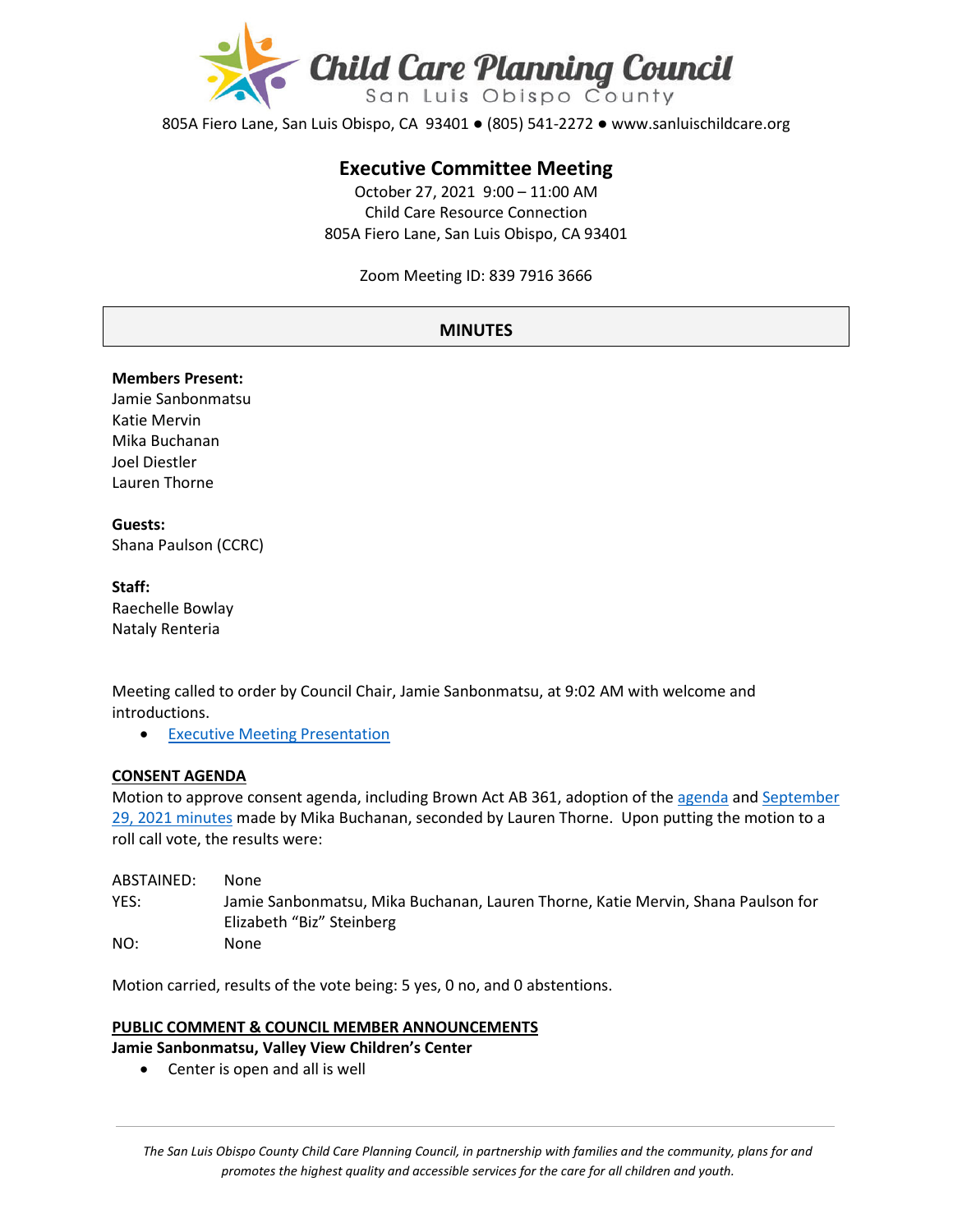## **Lauren Thorne, San Luis Obispo County Office of Education**

- Centers are completely full with the exception of one which is on its way. Every site is full and currently have a wait list
- Going on maternity leave starting on Friday, October 29

## **Mika Buchanan, CAPSLO Child Care Resource Connection**

- Still enrolling off the waiting list
- Have not received the additional slot money for the additional enrollments
- Enrolled 29 children this month

## **Shana Paulson, CAPSLO Child Care Resource Connection**

- Working to build care all over the county
- Receiving more child care initiative project money; capacity building focusing on infant and toddler expansion and nontraditional hour care
	- $\circ$  \$300,000 over 2 years

## **Raechelle Bowlay on behalf of Elizabeth "Biz" Steinberg, CAPSLO Child Care Resource Connection**

- Apologize for not being able to be here today
- Sheri Wilson will be on leave and Biz will be stepping in as our official CAPSLO Liaison for the Council as well as towards this transition

## **BROWN ACT UPDATE**

- On September 15, 2021, the Governor signed into law Assembly Bill 361 (AB 361), effective immediately, authorizing a local agency to use teleconferencing without complying with the Brown Act teleconference requirements for public meetings during a proclaimed state of emergency, and such state of emergency still exists.
- Under AB 361, a local agency may hold a teleconferenced meeting during a proclaimed state of emergency upon a determination, by majority vote, that as a result of the emergency, meeting in person would present imminent risks to the health or safety of attendees.
- Such findings must be made no later than 30 days after the first teleconferenced meeting pursuant to AB 361, and every 30 days thereafter, in order to continue to meet by teleconference under such abbreviated teleconferencing procedures.
- AB 361 abolishes allowance for Local Agencies to require public comment to be submitted in advance of meeting; email public comments still allowed but must allow public opportunity to read their comments in "real time."
- ALL votes taken during a teleconferenced meeting shall be by rollcall.
- Council approves and determines that meeting in person would present imminent risks to the health and safety of attendees, and will continue to hold its meetings by teleconference pursuant to AB 361.
- Attachments Included:
	- o [AB 361: Teleconferencing Under the Brown Act in the 21st](https://drive.google.com/file/d/1TXuGFDmtBGkzYC0SzWisx2YTSPZr67vg/view?usp=sharing) Century

## **BUDGET REVIEW**

Department budgets presented by CAPSLO Finance Liaison, Joel Diestler. Budget presentation included in meeting materials.

- Attachments Included:
	- o [Budget Review](https://drive.google.com/file/d/1tdJmc0tv6bPiDepFk9PnYZlg57CPKHfg/view?usp=sharing)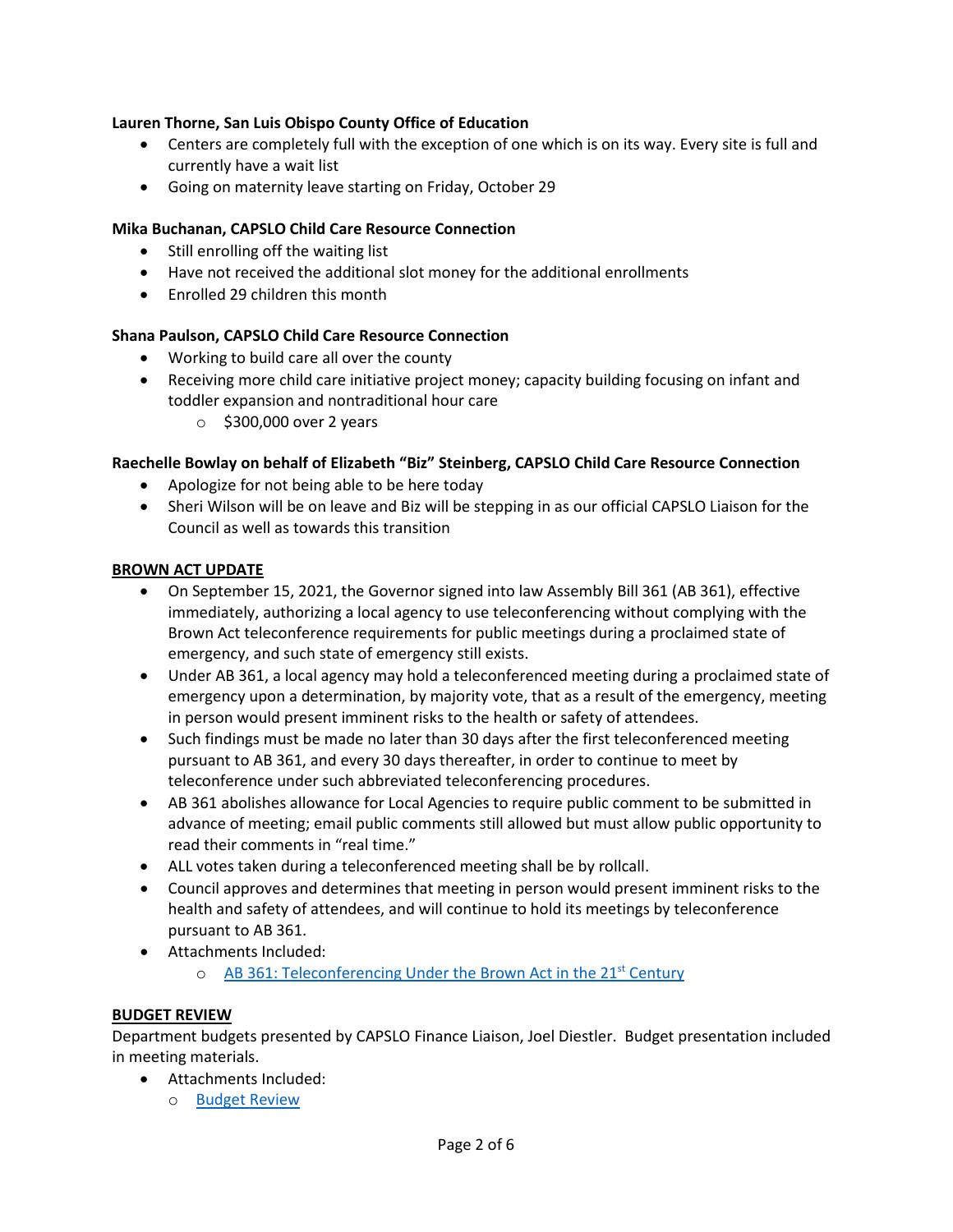## **ADVOCACY UPDATE**

- On October 5th, Governor Gavin Newsom held a special press conference at Sunset Elementary School in Fresno, CA to sign a package of Early Childhood legislation including Early Edge's sponsored bill AB 1363, authored by Asm. Luz Rivas! AB 1363 requires the creation of a standardized process for identifying Dual Language Learners (DLLs) in the California State Preschool Program (CSPP).
- [AB 1363 Fact Sheet](https://earlyedgecalifornia.org/wp-content/uploads/2021/05/AB-1363-Luz-Rivas-Factsheet_FINAL.pdf)
- October 5<sup>th</sup> [Press Conference](https://www.youtube.com/watch?v=UeIc68AEyf8)

## **COORDINATOR UPDATE – Raechelle Bowlay**

- October Meetings:
	- o CCRC Finance
	- o CAPSLO Diversity, Equity & Inclusion Committee and Steering Committee
	- o Center-Based Teacher Networking
	- o School Age Child Care Networking
	- o We Are The Care
	- o Atascadero Chamber of Commerce
		- **•** Monthly Mixer
		- Board of Directors
		- **Diversity Council**
		- **Equality Mural Project**
- JUSTIN Community Grants [Virtual Information Session](https://www.justinwinegrants.com/)
	- o Wednesday, October 27, 2021 10:00 11:00 AM
	- o [Register](https://wonderful.zoom.us/meeting/register/tJcsdeugqTsjHtT7PZ5WVp03audjhYIxY3j5)
- The Hunt Institute Race & Education
	- o The Intersection of Anti-Black Racism and Adolescent Development
	- o Thursday, October 28, 2021 3:00 PM
	- o [Register](https://zoom.us/webinar/register/5816336419969/WN_nrhFLREmRT-HuLCIzbd5OA)
- Diversity Coalition San Luis Obispo County
	- o The SeaCrest Oceanfront Hotel
	- o Thursday, October 28, 2021 6:00 PM
	- o [Register](https://www.diversityslo.org/fosteringunderstanding)
- Early Childhood Policy Council Parent Advisory Committee
	- o Wednesday, November 3, 2021 3:00 5:00 PM
	- o [Register](https://wested.zoom.us/webinar/register/WN_dhRlZylKTueVASqIBeRJyg)
- Birth to 12th Grade Water Cooler Conference
	- o Shining A Light on Equity
	- o Monday, November 15th & Tuesday, November 16th 1:00 4:00 PM
	- o [Register](https://www.advancementprojectca.org/birth-to-12th-grade-water-cooler-conference-shining-a-light-on-equity?emci=60b4d6a6-352c-ec11-981f-c896653b9208&emdi=9021b429-092d-ec11-981f-c896653b9208&ceid=10046063)
- #BuildUpChildCare Social Media Toolkit
	- $\circ$  As Congress continues to negotiate tough cuts to the Build Back Better Agenda, child care stakeholders are encouraged to weigh in on social media in support of dedicated, standalone funding for child care facilities.
	- o [Social Media Toolkit](https://www.ncfn.org/blog/buildupchildcare-social-media-toolkit)
- Stakeholder Meeting for Child Care and Development Infrastructure Grant Program
	- $\circ$  Thursday, November 4, 2021 9:00 AM 1:30 PM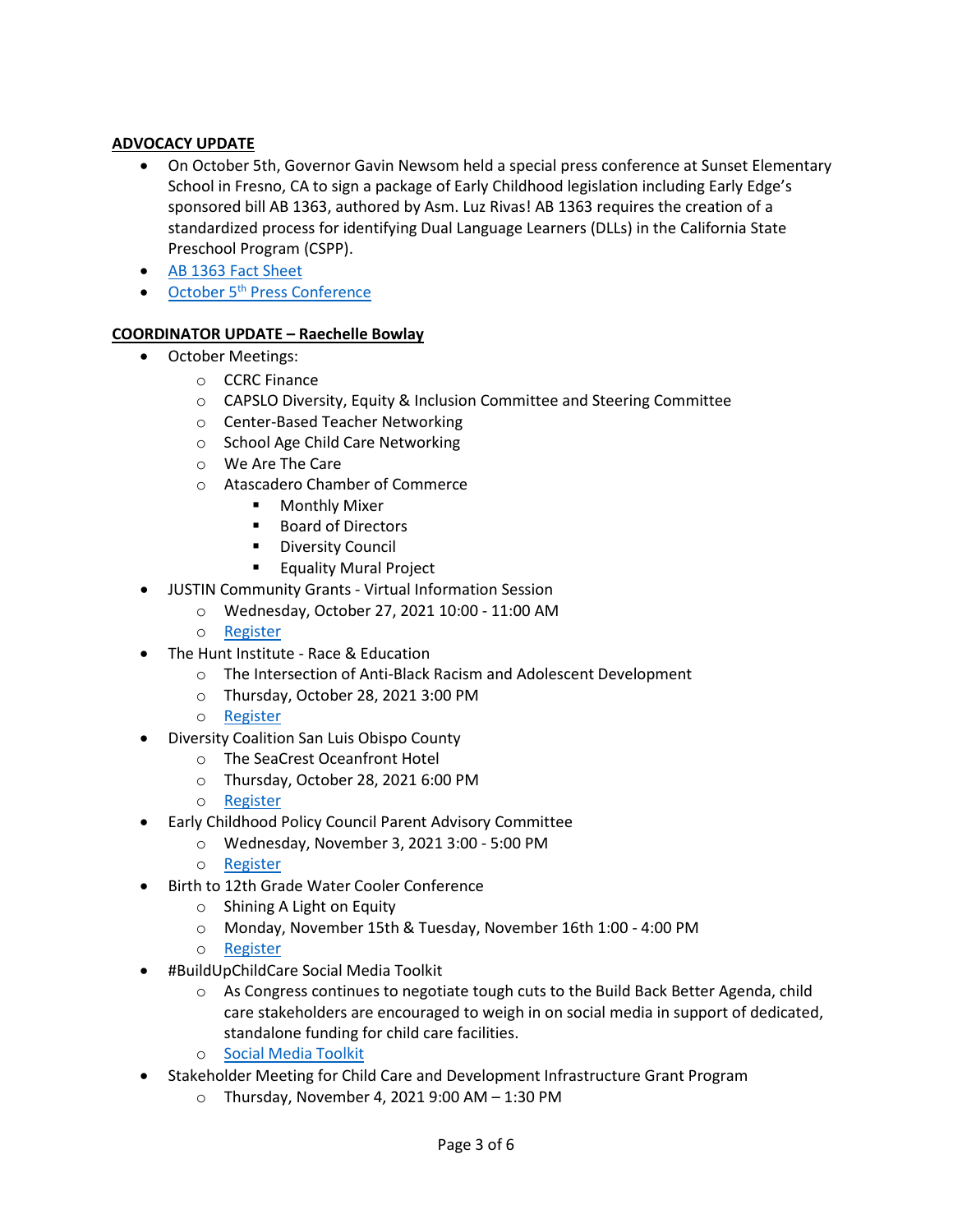- o [RSVP](mailto:CCDDFacilities@dss.ca.gov)
- American Rescue Plan Act Proposal
	- o Approximately \$85 million in funding coming to the County and cities
	- o Collaborative Letter from First 5 SLO, Child Care Planning Council, Quality Counts, CAPSO Child Care Resource Connection, Help Me Grow, etc.
	- o Proposed Strategies:
		- 1. Access to Child Care through Vouchers
		- 2. Business Grants for Child Care Programs
		- 3. Strengthening Local Child Care System Infrastructure
		- 4. Workforce Pipeline for Child Care Professionals
		- 5. Child Care Facility Development and Improvement
		- 6. Mental and Behavioral Health Support for Children & Families
		- 7. Eviction Protection for Families
		- 8. Family Resource Centers
- Local/Regional ARPA Investments
	- $\circ$  Arroyo Grande at the October 12th meeting, City Council approved allocation of \$100,000 towards child care.
	- o [Grover Beach invests \\$50,000 in child care assistance](https://www.newtimesslo.com/sanluisobispo/grover-beach-invests-50000-in-child-care-assistance/Content?oid=11628432&fbclid=IwAR1o6_3FSKtxiCARnsJrrnRvp_qGtaLfuW5tn8Q4O7tJRQPQrdCumtokvqA)  direct support to Boys & Girls [Club and SLO YM](https://www.newtimesslo.com/sanluisobispo/grover-beach-invests-50000-in-child-care-assistance/Content?oid=11628432&fbclid=IwAR1o6_3FSKtxiCARnsJrrnRvp_qGtaLfuW5tn8Q4O7tJRQPQrdCumtokvqA)C[A](https://www.newtimesslo.com/sanluisobispo/grover-beach-invests-50000-in-child-care-assistance/Content?oid=11628432&fbclid=IwAR1o6_3FSKtxiCARnsJrrnRvp_qGtaLfuW5tn8Q4O7tJRQPQrdCumtokvqA)
	- o Santa Barbara County
		- **[Addendum to Memo](https://drive.google.com/file/d/19v54lwgle81hDgzBAnG4TixbOkNwYTC5/view?usp=sharing)**
		- **[Recommendation Report](https://drive.google.com/file/d/1JBiySxW7NrnaDdfgTBX7T9xcYI0-jTCV/view?usp=sharing)**
		- **[Board of Supervisors Presentation](https://drive.google.com/file/d/12rSJF9_oynLLzCzvb-waLPSARuBISpa_/view?usp=sharing)**
- Reflecting on Anti-Bias Education in Action: The Early Years
	- o A Film by Debbie LeeKeenan, John Nimmo, Filiz Efe McKinney
	- o [Official Film Trailer](https://www.antibiasleadersece.com/the-film-reflecting-on-anti-bias-education-in-action/)
- COVID Vaccine Task Force
	- o [Health Officer Issues Criteria for Lifting Order Requiring Masking in Indoor Public Places](https://drive.google.com/file/d/1_47QqLWv0e92n5-I9lxjNsnPmqvT9SWA/view?usp=sharing)
	- o [Moderna and J&J booster and additional dose now available for SLO County residents](https://www.slocounty.ca.gov/Departments/Health-Agency/Public-Health/Department-News/COVID-19-Updates/COVID-19-Vaccine-Updates/COVID-19-Vaccine-Boosters-Now-Available-to-More-Sa.aspx)
	- o Flyer: COVID-[19 Community Testing Sites](https://drive.google.com/file/d/1PCr26xLtiVzId9HnOEpZLKiobH-pWstS/view)
- The State of Child Care: conversation on the state of child care in SLO County, outline a blueprint of the child care landscape and look toward an innovative and collaborative future.
	- o Objective: Alignment of Activities, Initiatives, and Representatives
	- o Tentative date TBD *(January 2022)*
	- $\circ$  Plan to be presented at the next Executive meeting on November 17, 2021
- We Are the Care Task Force Meetings:
	- o Cross-Sector Collaboration Task Force Friday November 12th @ 10AM
	- o Public Awareness Task Force Friday November 19th @ 10AM
	- o Power to the Profession Task Force TBD *(January)*
	- o Local Government Engagement TBD *(Week of Nov. 29)*
	- o Leadership TBD

## **PROGRAM SELF-EVALUATION**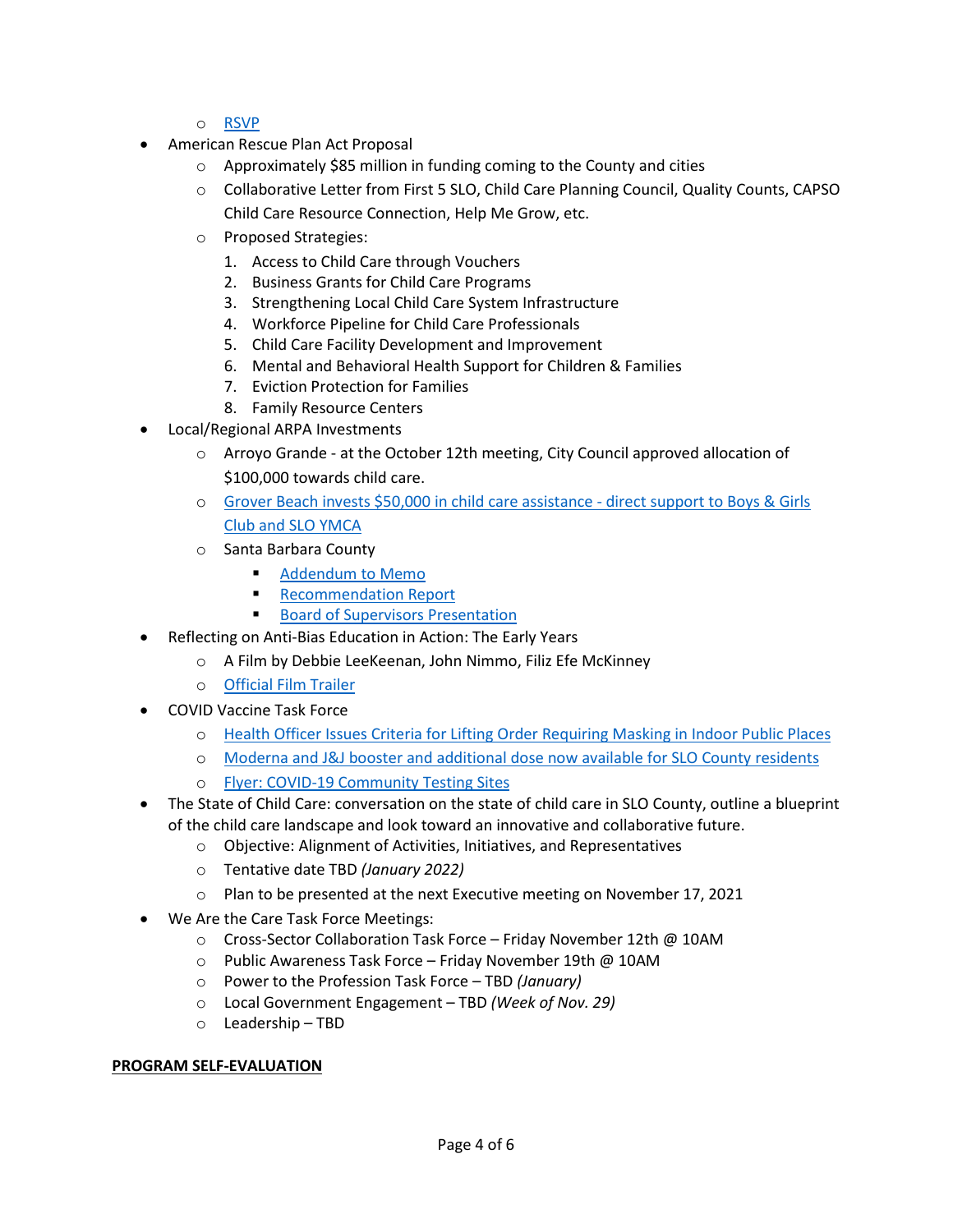- Recommendation: Council Staff recommends approval of the annual self-evaluation report to be approved by Council prior to submission to the California Department of Education.
- Background: The annual self-evaluation report is due to the California Department of Social Services via survey by November 15, 2021. The self-evaluation report was completed by Council Coordinator and presented to be approved by Executive Committee on October 27, 2021 and pending Council approval. The self-evaluation report shows that the Child Care Planning Council is in compliance with all state mandates.
	- o [Attachment](https://drive.google.com/file/d/1r-zUlpdNEPzLM5PY-H7wmEpqEZ0I-ZBN/view?usp=sharing)
- Amendments to the Program Self-[Evaluation Action Item](https://drive.google.com/file/d/1LaypG-X_UgKZIF75SJTL6VATL09zXu2c/view?usp=sharing) include:
	- o Will be submitting self-evaluation report to the California Department of Education on behalf of the California Department of Social Services.

Motion to approve the annual self-evaluation report with amendments made by Mika Buchanan, seconded by Jamie Sanbonmatsu. Upon putting the motion to a roll call vote, the results were:

| ABSTAINED: | None                                                                                                          |
|------------|---------------------------------------------------------------------------------------------------------------|
| YES:       | Jamie Sanbonmatsu, Mika Buchanan, Lauren Thorne, Katie Mervin, Shana Paulson for<br>Elizabeth "Biz" Steinberg |
| NO:        | None                                                                                                          |

Motion carried, results of the vote being: 5 yes, 0 no, and 0 abstentions.

## **MEMBERSHIP CERTIFICATION**

- Amendments to the [Membership Certification](https://drive.google.com/file/d/1T-Ncyyv3aXBIU2rWdZhqzvkV5i88vxq9/view?usp=sharing) include:
	- o Add First 5 Commissioner title to Community Representative Melinda Sokolowski
	- o Move Katie Mervin to Discretionary Appointees
	- o Council Coordinator will follow up with Elizabeth "Biz" Steinberg for Discretionary Appointee

Motion to approve the membership certification with amendments made by Mika Buchanan, seconded by Katie Mervin. Upon putting the motion to a roll call vote, the results were:

| ABSTAINED: | None.                                                                                                         |
|------------|---------------------------------------------------------------------------------------------------------------|
| YES:       | Jamie Sanbonmatsu, Mika Buchanan, Lauren Thorne, Katie Mervin, Shana Paulson for<br>Elizabeth "Biz" Steinberg |
| NO:        | None                                                                                                          |

Motion carried, results of the vote being: 5 yes, 0 no, and 0 abstentions.

## **COUNCIL FISCAL AGENCY TRANSITION PLAN**

- Committee reviewed the establishment of a shared Google Drive for all documents
- Determined standing future meeting dates:
	- $\circ$  1<sup>st</sup> and 3<sup>rd</sup> Friday of the Month 10:30 11:30 AM
- [Proposed Fiscal Agency Transition Timeline](https://docs.google.com/document/d/18QGLBHfYy8R_X4f7GT9_Kptdrw7O-tLxDzTm3H1Q4zs/edit)
- [Board Action Draft Language](https://docs.google.com/document/d/1-FBLvZ6WCt8J1j3iwsCUNMXCbEp9AHuvOaIZcuhA18U/edit)